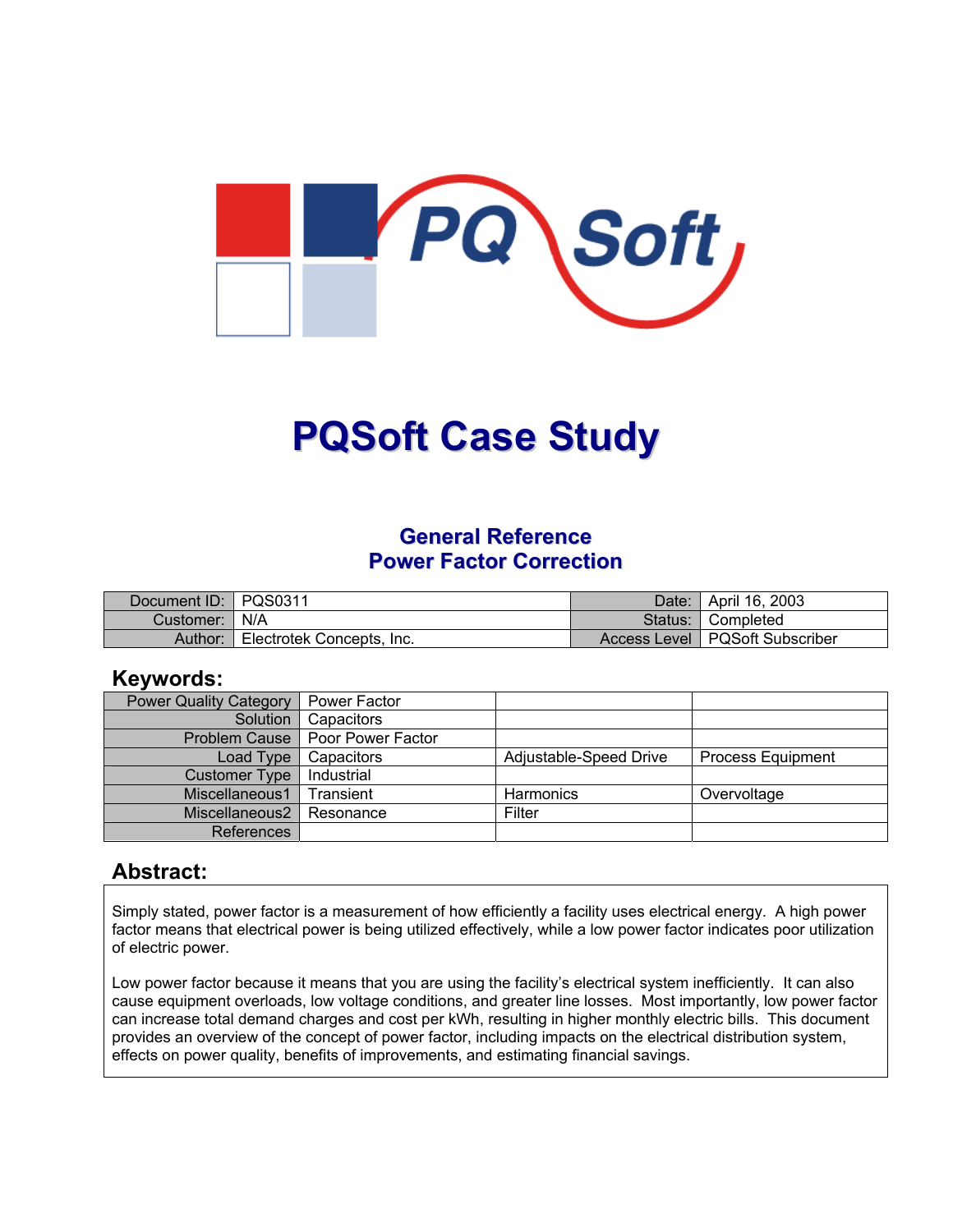# <span id="page-1-0"></span>**TABLE OF CONTENTS**

# **LIST OF FIGURES**

# **RELATED STANDARDS**

IEEE Standard 519-1992 IEEE Standard 18-1992 IEEE Standard 1036-1992

# **GLOSSARY AND ACRONYMS**

| Adjustable-Speed Drive                     |
|--------------------------------------------|
| High-Voltage Air Conditioning              |
| <b>Metal Oxide Varistor</b>                |
| <b>Power Factor</b>                        |
| <b>Pulse Width Modulation</b>              |
| <b>Transient Voltage Surge Suppressors</b> |
|                                            |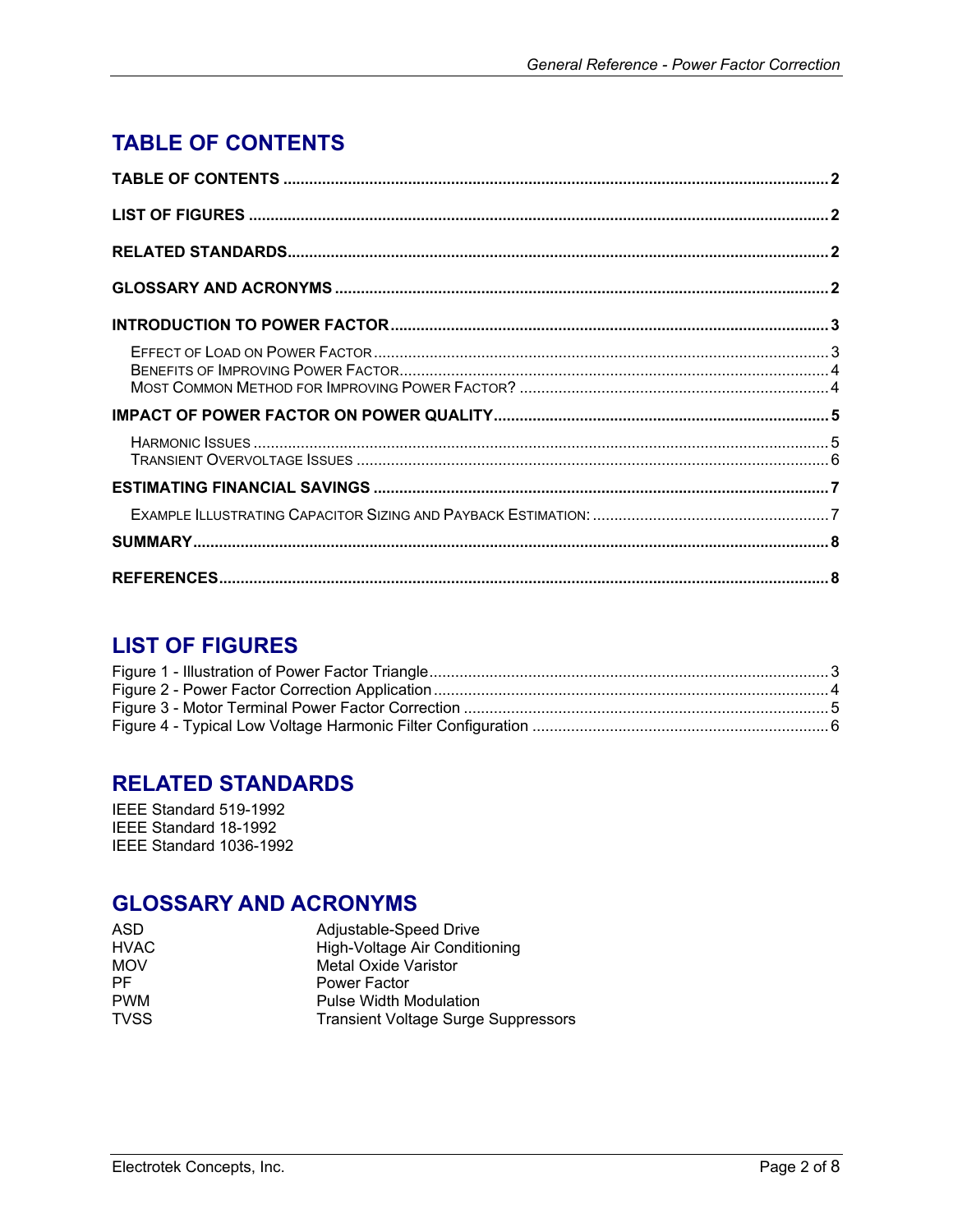# <span id="page-2-0"></span>**INTRODUCTION TO POWER FACTOR**

A large number of customer loads in a modern electrical system are inductive, which means that they require an electromagnetic field to operate. Inductive loads, such as motors, require two kinds of electric power:

- − **Active Power** (also known as "working power") powers equipment and performs useful work, such as creating heat, light, motion, etc.
- **Reactive (magnetizing) Power** sustains an electromagnetic field (flux necessary to operate an inductive device).

Power factor involves the relationship between these two types of power. Active Power is measured in kilowatts (kW) and Reactive Power is measured in kilovolt-amperes-reactive (kVAr). Active power and reactive power together make up Apparent Power, which is measured in kilovolt-amperes (kVA). This relationship is often illustrated using the familiar "power" triangle [\(Figure](#page-2-1) 1):

<span id="page-2-1"></span>

#### **Figure 1 - Illustration of Power Factor Triangle**

Power factor measures how effectively electrical power is being used. Power factor is the ratio between active power (kW) and apparent power (kVA). Active power does work and reactive power produces an electromagnetic field for inductive loads. Using the values in the power triangle example, the facility is operating at 400 kW (Active Power) with an 80% power factor, resulting in a total load of 500 kVA.

Low power factor means that you are using a facility's electrical system inefficiently. It can also cause equipment overloads, low voltage conditions, and greater line losses. Most importantly, low power factor can increase total demand charges and cost per kWh, resulting in higher monthly electric bills.

#### *Effect of Load on Power Factor*

Lightly-loaded or varying-load inductive equipment such as HVAC systems, induction furnaces, molding equipment, presses, etc. One of the worst offenders is a lightly loaded induction motor. Examples of equipment with:

- 85% power factor or better incandescent lighting, diode rectifiers (small adjustable-speed drives (ASDs)), electronic ballasts, most electronic power supplies (personal computers, and office equipment).
- − 70% 85% power factor induction motors (air conditioners, pumps, grinders, fans, and blowers).
- − 70% power factor or worse dc-drives (printing presses, elevators), single-strike presses, automated machine tools, finish grinders, and welders.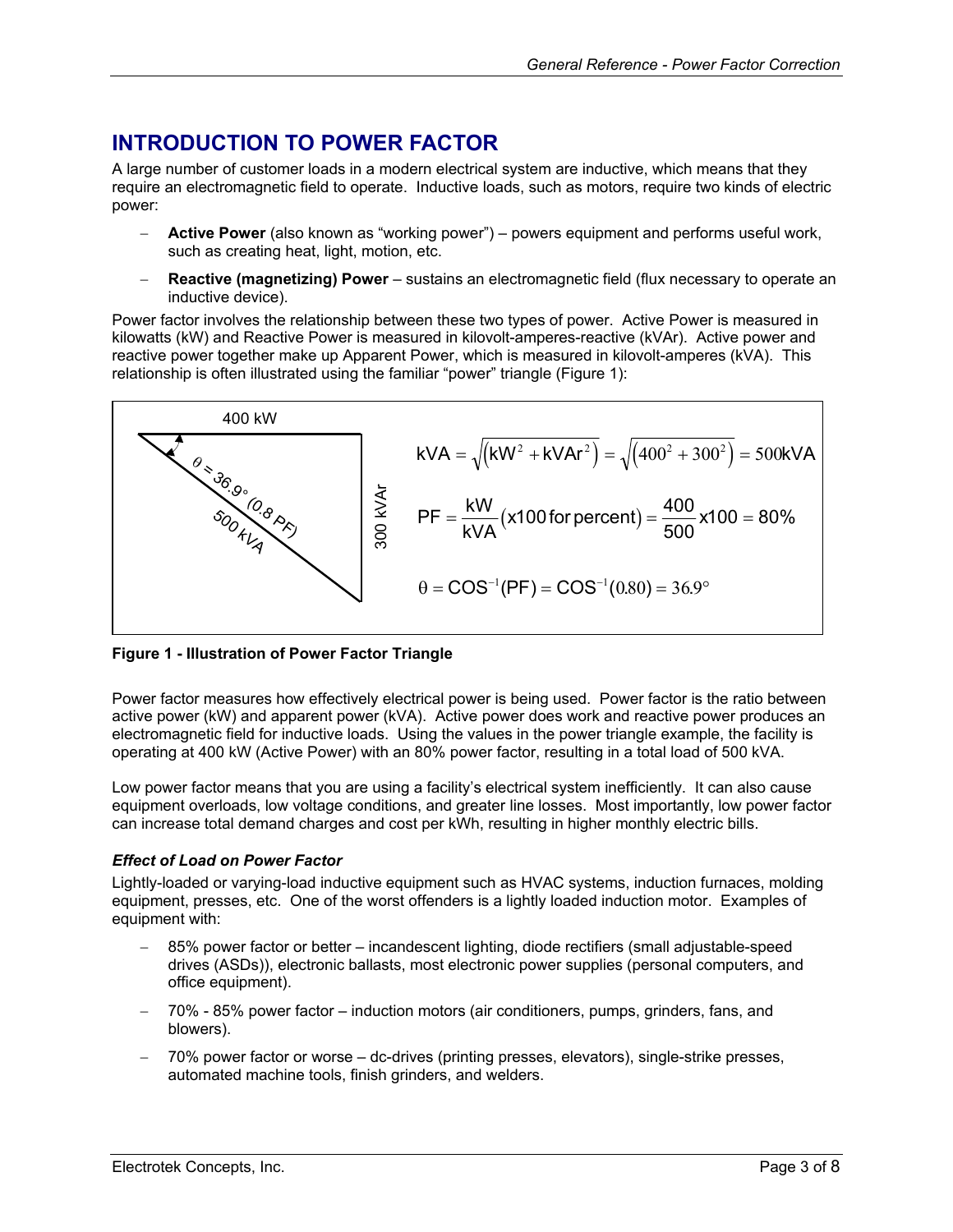#### <span id="page-3-0"></span>*Benefits of Improving Power Factor*

The principle benefit is lower monthly electric bills. Additional benefits include:

- More efficient use of the electrical system
- Improved voltage regulation due to reduced line voltage drop
- Increased load carrying capabilities in existing circuits
- Possible reduction in size of transformers, cables, and switchgear for new installations
- − Reduced power system losses

#### *Most Common Method for Improving Power Factor?*

Low power factor is generally solved by adding power factor correction capacitors to a facility's electrical distribution system. Power factor correction capacitors supply the necessary reactive portion of power (kVAr) for inductive devices. By supplying its own source of reactive power, a facility frees the utility from having to supply it. This generally results in a reduction in total customer demand and energy charges.

Power factor correction capacitors are rated in electrical terms called "VArs". One VAr is equivalent to one volt-amp of reactor power. Since reactive power is generally measured in thousands of vars, the letter "k" (abbreviation for kilo) proceeds the Var creating the more familiar "kVAr" term. Therefore, a capacitor kVAr rating indicates how much reactive power the capacitor will supply.

The amount of power factor correction that is required to correct a facility to a target power factor level is the difference between the amount of kVAr in the uncorrected system (required by loads) and the amount of kVAr in the corrected system. A capacitor application is illustrated in the following power triangle [\(Figure](#page-3-1) 2):

<span id="page-3-1"></span>

**Figure 2 - Power Factor Correction Application** 

The location that provides the maximum benefits of power factor correction is at the load. Capacitors work from the point of installation back to the generating source. However, individual load (e.g. motor – shown in [Figure 3](#page-4-1)) correction is not always practical and ongoing maintenance may become an issue as well. Sometimes it is more effective to connect larger capacitor banks to the main distribution bus, or to install automatic systems at the incoming service in conjunction with fixed capacitors at distributed loads.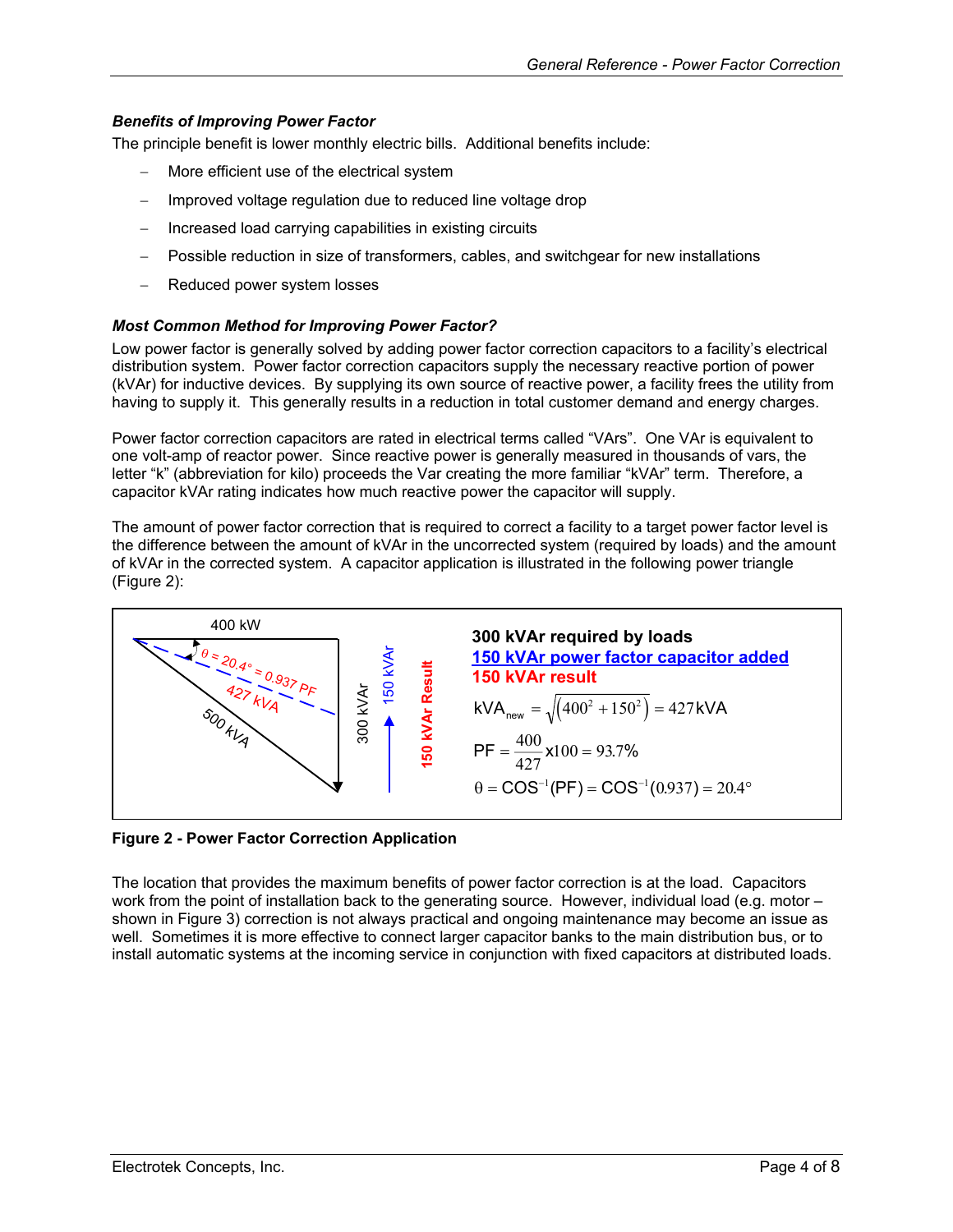<span id="page-4-1"></span><span id="page-4-0"></span>

**Figure 3 - Motor Terminal Power Factor Correction** 

# **IMPACT OF POWER FACTOR ON POWER QUALITY**

A properly designed capacitor application should not have an adverse affect on equipment or power quality. However, despite the significant benefits that can be realized using power factor correction capacitors, there are a number of power quality-related concerns that should be considered if you install capacitors. Potential problems include increased harmonic distortion and transient overvoltages.

#### *Harmonic Issues*

Harmonic distortion on power systems can best be described as noise that distorts the sinusoidal wave shape. Harmonics are caused by nonlinear loads (e.g. ASDs, compact fluorescent lighting, induction furnaces, etc.) connected to the power system. These loads draw nonsinusoidal currents (on a 60 Hz system, the  $5<sup>th</sup>$  harmonic is equal to 300 Hz), which in turn react with the system impedance to produce voltage distortion. Generally, the harmonic impedances are low enough that excessive distortion levels do not occur. However, power factor correction capacitors can significantly alter this impedance and create what is known as a "resonance" condition. High voltage distortion can occur if the resonant frequency is near one of the harmonic currents produced by the nonlinear loads. A method for estimating the resonance point (hresonance) is shown in the following example: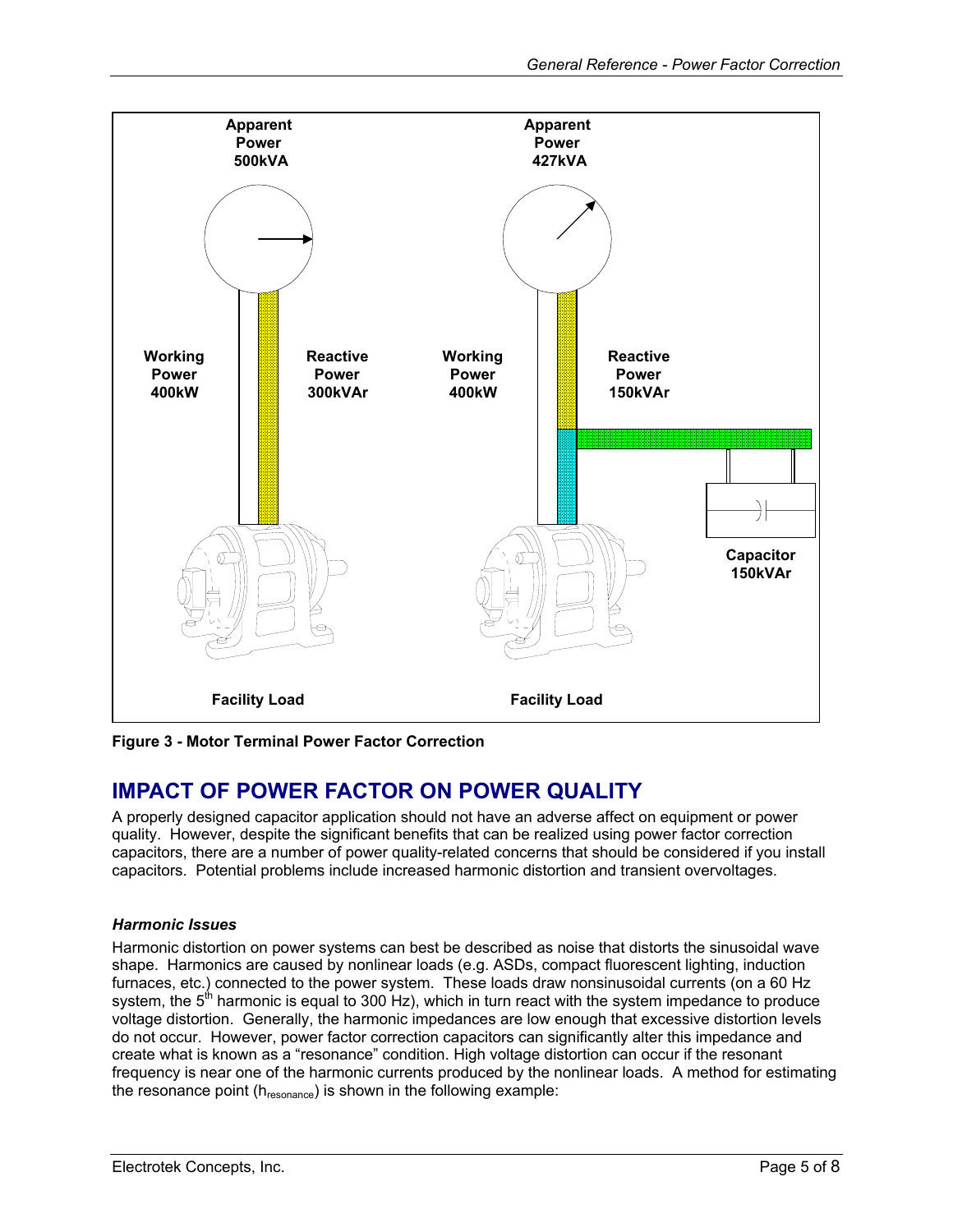<span id="page-5-0"></span>
$$
h_{\text{resonance}} \approx \sqrt{\left(\frac{(100 * kVA_{tx})}{(kVA_{cap} * Z_{tx(\%)})}\right)}
$$
\nExample:

\n
$$
1000 kVA (kVA_{tx}), 5.8\% (Z_{tx(\%)}) \text{ impedance transformer}
$$
\nwith 350kVAr (kVA<sub>cap</sub>) capacitor applied,  $\mathbf{h} \approx \mathbf{7}$ 

Indications that a harmonic resonance exists include device overheating, frequent circuit breaker tripping, unexplained fuse operation, capacitor failures, and electronic equipment malfunction. Ways to avoid excessive distortion levels include altering (or moving) the capacitor size to avoid a harmful resonance point (e.g. 5<sup>th</sup>, 7<sup>th</sup>), altering the size (or moving) of the nonlinear load(s), or adding reactors to the power factor correction capacitors to configure them as harmonic filters.

#### Harmonic Filter Applications

In general, both harmonic problems and switching transient problems can be solved by configuring power factor correction capacitors as a "tuned bank". This involves adding a series reactor  $(X_i)$  to the capacitor bank to form a tuned circuit (resulting in low impedance at a specific frequency).

It is common to tune the filter below the  $5<sup>th</sup>$  harmonic (e.g. 4.7<sup>th</sup>) for most industrial facilities. It is important to note that the addition of a series reactor results in a voltage rise on the capacitor, which often means that capacitors with a higher voltage rating are required. [Figure 4](#page-5-1) illustrates a tuned filter bank using 300 kVAr capacitors rated 600 volts.

<span id="page-5-1"></span>

**Figure 4 - Typical Low Voltage Harmonic Filter Configuration** 

#### *Transient Overvoltage Issues*

Transient overvoltages can be caused by a number of power system switching events, however, utility capacitor switching often receives special attention due to the impact on customer equipment. Each time a utility switches a capacitor bank a transient overvoltage occurs. Generally, these overvoltages are low enough that they do not affect the customer's system. However, high overvoltages can occur when customers have power factor correction capacitors. This phenomenon is often referred to as "voltage magnification". Magnification occurs when the transient oscillation initiated by the utility capacitor switching excites a resonance (refer to previous definition) formed by the step-down transformer and low voltage power factor correction capacitors. Magnified overvoltages can be quite severe and the energy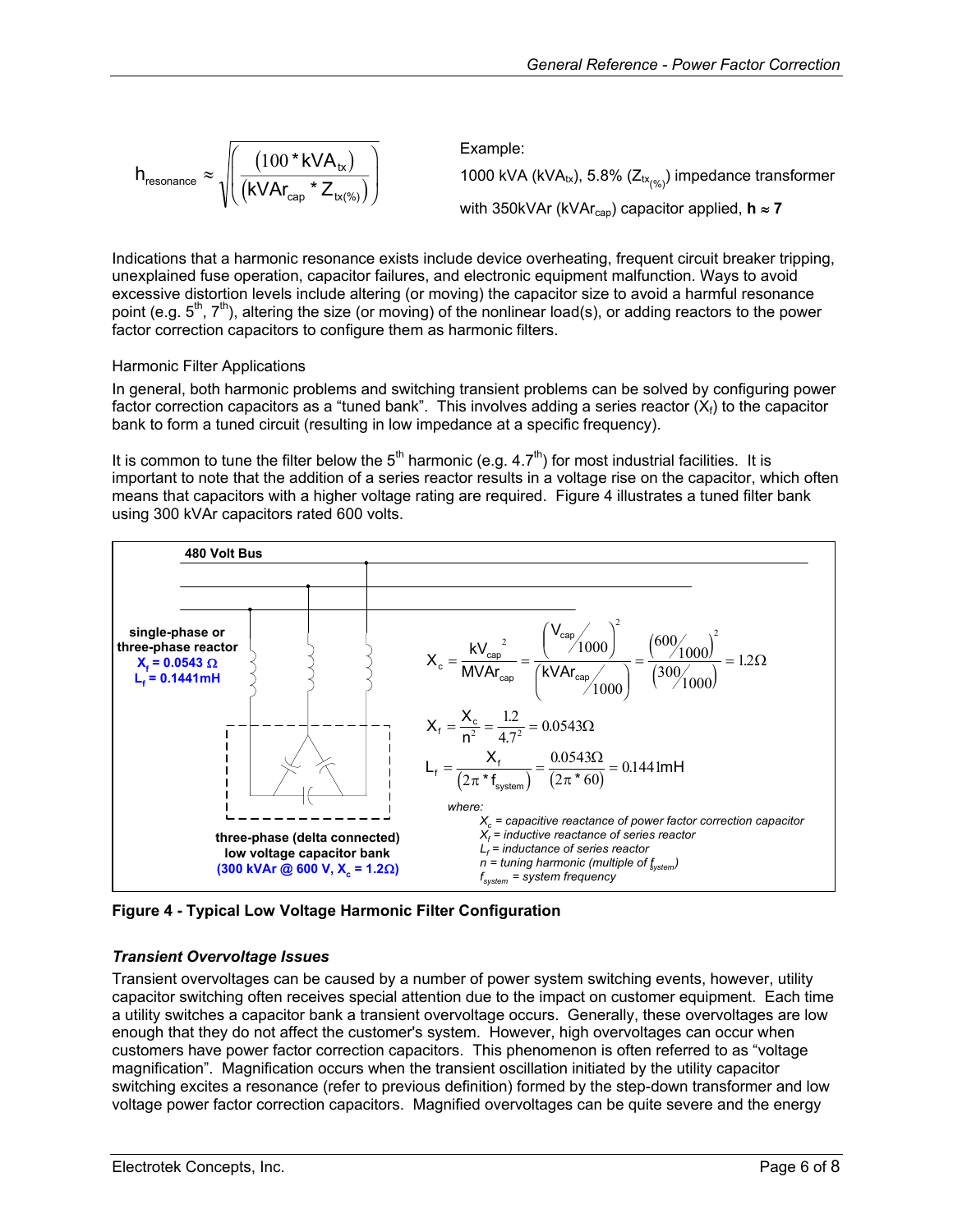<span id="page-6-0"></span>associated with these events can be damaging to power electronic equipment and surge protective devices (e.g. transient voltage surge suppressor - TVSS). ASDs have been found to be especially susceptible to these transients and nuisance tripping can result even when overvoltage levels are not severe.

Ways to avoid excessive voltage levels due to utility capacitor switching include altering (or moving) the capacitor size to avoid a harmful resonance point, adding high-energy low-voltage arresters (metal-oxide varistors - MOVs), or adding reactors to power factor correction capacitors to configure them as harmonic filters. The probability of nuisance tripping of ASDs can be significantly reduced by adding reactors (also known as "chokes") to the drives.

Before investing in power factor correction capacitors, it is prudent to have the electrical system carefully analyzed to avoid potential problems with excessive transient voltages and harmonic distortion levels.

# **Estimating Financial Savings**

A monthly electric bill will include an additional surcharge if the rate schedule has a "power factor penalty" and the power factor is below a specific level (such as 95%). This penalty can be reduced or completely eliminated with the proper application of power factor correction capacitors. The savings realized needs to be weighed against the equipment costs to determine if the payback period is acceptable. Payback times can vary significantly due to wide range of low voltage capacitor costs (e.g. approximately \$15/kVAr for fixed capacitors to \$75/kVAr for adjustable filter banks).

#### *Example Illustrating Capacitor Sizing and Payback Estimation:*

Consider the following example data. Please note that this example is provided to illustrate one possible method for determining a power factor correction capacitor size and payback period. You will need to utilize your billing and rate schedule data for an accurate calculation.

#### **Example Data:**

| Assumed Low Voltage Power Factor Correction Capacitor Cost:  \$20/kVAr |  |
|------------------------------------------------------------------------|--|

#### **Step 1:**

Determine Energy and Demand Components of the Monthly Bill: Energy Use (kWh) \* Energy Rate (\$/kWh) 325,000 kWh \* \$0.05/kWh = \$16,250

> Demand (kW) \* Demand Charge (\$/kW) 800 kW \* \$9.00/kW = \$7,200

Total Energy and Demand Components = \$23,450

#### **Step 2:**

Determine Monthly Power Factor Penalty:

\$(Total Energy and Demand Components) \* (95 – Power Factor) \* 0.0025  $$23,450 * (95 - 80) * 0.0025 = $879$